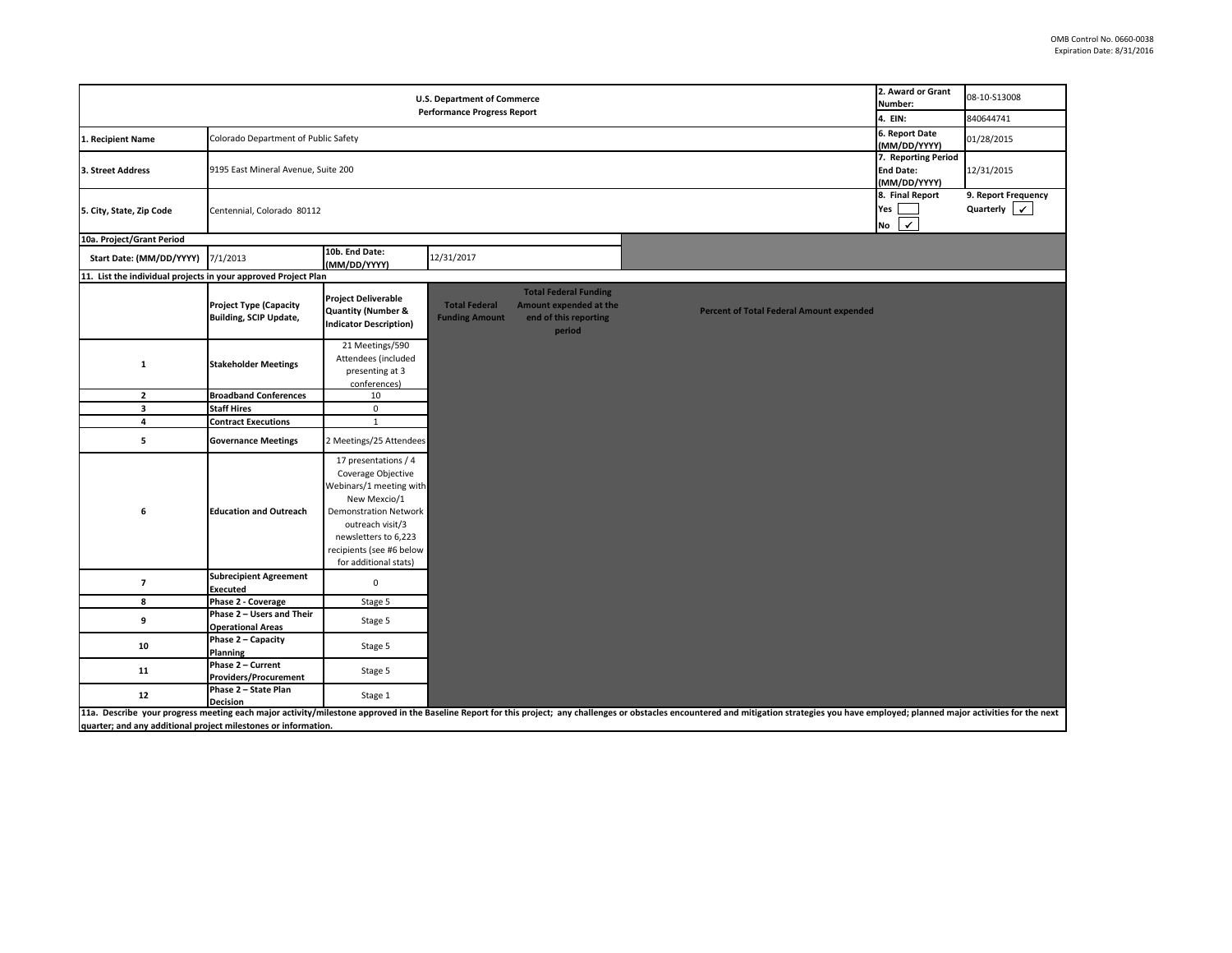1/The FNC Program Staff, SPOC and/or FirstNet Colorado Governing Body (FNCGB) members presented/participated at the following meetings during the quarter (October - December 2015): FirstNet SPOC Meeting, CO NENA/APCO Confe All Hazards Region, Grand County, Colorado State Fire Chiefs, San Luis Valley All Hazards Region, FirstNet Applications Workship, Statewide 911 Meeting, Jefferson County Mayors and Councilpersons Meeting, 911 Goes to Denve Symposium (ITRS), Unmanned Aerial Vehicle (UAV) Symposium, Elbert County, West All Hazards Region, LTE North America, Colorado Counties Inc Front Range District, an Outreach Webinar with the Oregon FirstNet team, and 4 web an overview of the coverage objectives and data collection submissions to FirstNet.

Since the start of SLIGP, outreach efforts have reached the following stakeholders: (previous updates may not have been inclusive of all meetings; corrected here)

62 of 64 counties contacted, representing 96.8% of all Colorado counties (at multiple meetings)

13 State Agencies or Divisions

17 All Hazards/Homeland Security Regions (at multiple meetings/visits per region now)

35 Government/Trade/Disciplinary Organizations (at multiple regional meetings)

3 911 Authority Boards or PSAPs

2 Tribes (100%)

2/Two program staff attended the NPSTC/PSCR Deployables Working Group meeting in Boulder on 10/1/15. The SPOC and 3 program staff attended the SPOC conference in Westminster, CO on 10/7 and 10/8/15. Two program staff atten PSCR Location Based Services R&D Summit in Boulder, CO on 10/21 and 10/22/15. The SPOC and 1 Program Staff attended the FCC-CU Boulder's Public Safety Cyber Summit on 12/7/15. See #1 for the conferences where staff partici presenters.

3/Effective 12/1/15, the employee filling the Public Safety Broadband Program Manager position was transitioned by OIT to the Broadband Implementation Manager, a general funded position. This position will be responsible f managed by the Public Safety Broadband Program Manager, however those duties will no longer be funded by SLIGP.

4/A PO was cut to the Texas A&M Engineering Extension Service for \$20,000 on 12/1/15 (well under alloted budget of \$30,000). Due to the small amount, only a quote was required according to state procurement rules. This wil modifying the Texas LTE On-line Training Curriculum specific to Colorado. It will be hosted on the Colorado training website www.CO.TRAIN.org. The FNC will be convening a training working group in January 2016 to approve a to the Colorado version of the training. Anticipated go-live date would be April or May, 2016.

5/October and November 2015 (December was canceled due to the holidays) FirstNet Colorado Governing Board (FNCGB) meetings (25 total attendees/2 meetings) were held with the Colorado members in person and via Web/Conferenc

6/ The SPOC and FNC Program Staff participated in each quarterly FirstNet SPOC call, calls with the FirstNet Region VIII lead, the WestNet bi-weekly call and attended the FirstNet Board and Special Board Meetings via web s monthly programmatic updates (in person whenever possible) to all of the major Land Mobile Radio and Public Safety Communications stakeholder groups (e.g., Consolidated Communications Network of Colorado (CCNC), Rocky Moun Users Group, Public Safety Communications Subcommittee (PSCS), and All Hazards Region/Homeland Security Coordinators Meeting, 911 PUC Task Force.) FNC Program Staff also participates, when available at the PSCR Location Ba Analytics Working Groups, and various NPSTC Broadband Working Groups on Priority/Quality of Service, Deployables and Local Control, and the FEMA Regional Emergency Communications Coordination Working Group (RECCWG) calls f provide regular programmatic updates. Additionally, the FNC team facilitated a demonstration network for Colorado Parks and Wildlife (CPW) for use during their Wildlife Checkpoint on 10/20 and 10/21/15. The network and ser by various vendors, and the database and application were provided by CPW. A visit to the event for employees from FirstNet, the FCC, the PSCR and the Omaha Fire Department occurred on 10/21/15. A video and synopsis of the at: https://sites.google.com/a/state.co.us/firstnetcolorado/wildlifecheckpoint2015. On 12/15/15, the SPOC and program staff met in person and by phone with 2 representatives from the state of New Mexico network and with AD regarding their Early Builders networks and other planning synergies.

Internally. Staff efforts for the quarter included working on the following: FirstNet Colorado branding. marketing. website (www.firstnetcolorado marketing marketing marketing marketing marketing marketing marketing market

|                                                                                                                                                                                                 | <b>Website Sessions</b> | <b>Website Users</b><br>(% of New Users) | <b>Website Page Views</b> | <b>Newsletter Recipients</b> | <b>Email Newsletter</b><br>Open Rate (%) |  | <b>Media Mentions Twitter Followers (Total)</b> | <b>Facebook Likes</b> | .<br><b>Views/Minutes</b><br>M <sub>thod</sub> |  |
|-------------------------------------------------------------------------------------------------------------------------------------------------------------------------------------------------|-------------------------|------------------------------------------|---------------------------|------------------------------|------------------------------------------|--|-------------------------------------------------|-----------------------|------------------------------------------------|--|
| October 2015                                                                                                                                                                                    | 433                     | 303 (59.35%)                             | 972                       | 2068                         | 28.90%                                   |  | 662                                             |                       | 271 views/978 min                              |  |
| November 2015                                                                                                                                                                                   | 303                     | 469 (58.78%)                             | 1.406                     | 2085                         | 27.90%                                   |  | 680                                             |                       | 380 views/890 min                              |  |
| December 2015                                                                                                                                                                                   | 972                     | 494 (67.12%)                             | 1.303                     | 2070                         | 31.40%                                   |  | 697                                             |                       | 398 views/2205 min                             |  |
| 8 - 12/ Data collection continues in these areas on a limited basis. Additional CAD data was provided by 4 more agencies. The State Plan Decision is still in Stage 1 Process Development only. |                         |                                          |                           |                              |                                          |  |                                                 |                       |                                                |  |

11b. If the project team anticipates requesting any changes to the approved Baseline Report in the next quarter, describe those below. Note that any substantive changes to the Baseline Report must be approved by the Depart **Commerce before implementation.** 

N/A.

**11c. Provide any other information that would be useful to NTIA as it assesses this project's progress.** 

**11d. Describe any success stories or best practices you have identified. Please be as specific as possible.**

Colorado's team was asked to speak out of state and at various events (FN SPOC meeting in Colorado, (ITRS in Oregon, FirstNet Applications Workshop in TX, LTE North America in TX) during this quarter. They have been please information on various program activities, including the CPW demonstration network which was a great success in terms of demonstrating the value of the future PSBN to a state agency which is still determining how best to d operate more efficiently.

**12. Personnel** 

**12a. If the project is not fully staffed, describe how any lack of staffing may impact the project's time line and when the project will be fully staffed.**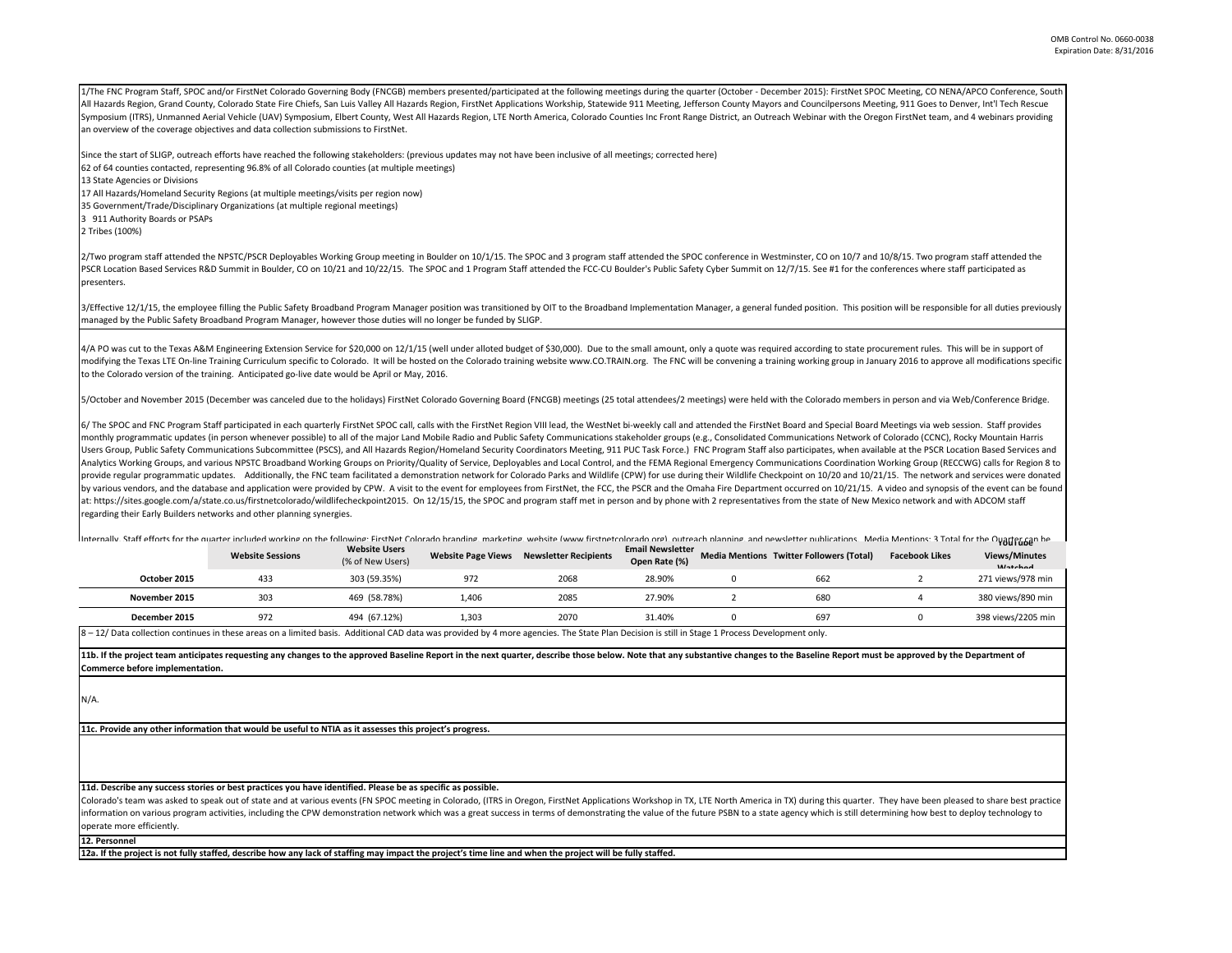| See #3 above.                                                                                                                                                                            |                                                                                                                                                                                                                                                                                                                                                                                                                                                                                                            |                                                                                                                                                                                                                                                                                                                                                                                                                                          |                                                                                                                                                                     |                                                                                                   |                                                                                                     |                   |                 |                                         |                                                                                                                                                                 |  |  |
|------------------------------------------------------------------------------------------------------------------------------------------------------------------------------------------|------------------------------------------------------------------------------------------------------------------------------------------------------------------------------------------------------------------------------------------------------------------------------------------------------------------------------------------------------------------------------------------------------------------------------------------------------------------------------------------------------------|------------------------------------------------------------------------------------------------------------------------------------------------------------------------------------------------------------------------------------------------------------------------------------------------------------------------------------------------------------------------------------------------------------------------------------------|---------------------------------------------------------------------------------------------------------------------------------------------------------------------|---------------------------------------------------------------------------------------------------|-----------------------------------------------------------------------------------------------------|-------------------|-----------------|-----------------------------------------|-----------------------------------------------------------------------------------------------------------------------------------------------------------------|--|--|
| 12b. Staffing Table                                                                                                                                                                      |                                                                                                                                                                                                                                                                                                                                                                                                                                                                                                            |                                                                                                                                                                                                                                                                                                                                                                                                                                          |                                                                                                                                                                     |                                                                                                   |                                                                                                     |                   |                 |                                         |                                                                                                                                                                 |  |  |
| <b>Job Title</b>                                                                                                                                                                         | FTE%                                                                                                                                                                                                                                                                                                                                                                                                                                                                                                       |                                                                                                                                                                                                                                                                                                                                                                                                                                          | Project (s) Assigned                                                                                                                                                |                                                                                                   |                                                                                                     |                   |                 |                                         |                                                                                                                                                                 |  |  |
| Public Safety Broadband<br>Program Manager<br>Outreach and Education                                                                                                                     | $\mathbf{1}$                                                                                                                                                                                                                                                                                                                                                                                                                                                                                               | 10/1/15 - 11/30/15 Provide support for SLIGP outreach activities. Effective 12/1/15, the employee filling the Public Safety Broadband Program Manager position<br>was hired in by OIT as the Broadband Implementation Manager, a general funded position. This position will be responsible for all duties previously managed by<br>the Public Safety Broadband Program Manager, however those duties will no longer be funded by SLIGP. |                                                                                                                                                                     |                                                                                                   |                                                                                                     |                   |                 |                                         | Change<br>Fitle and level of effort<br>modified based on<br>approved grant<br>modification.<br>Title and level of effort<br>modified based on<br>approved grant |  |  |
| Manager                                                                                                                                                                                  | $\mathbf{1}$                                                                                                                                                                                                                                                                                                                                                                                                                                                                                               |                                                                                                                                                                                                                                                                                                                                                                                                                                          | modification.<br>Provide support for SLIGP outreach activities<br>modified based on<br>approved grant                                                               |                                                                                                   |                                                                                                     |                   |                 |                                         |                                                                                                                                                                 |  |  |
| <b>Project Coordinator</b>                                                                                                                                                               | $\mathbf 0$                                                                                                                                                                                                                                                                                                                                                                                                                                                                                                |                                                                                                                                                                                                                                                                                                                                                                                                                                          | modification.<br>Provide support for SLIGP program, education and outreach activities Position anticipated to be filled as staff starting in February - March 2016. |                                                                                                   |                                                                                                     |                   |                 |                                         |                                                                                                                                                                 |  |  |
| <b>Grant Program Manager</b>                                                                                                                                                             | 0.2                                                                                                                                                                                                                                                                                                                                                                                                                                                                                                        |                                                                                                                                                                                                                                                                                                                                                                                                                                          | Provide support for grant management and reporting requirements<br>None                                                                                             |                                                                                                   |                                                                                                     |                   |                 |                                         |                                                                                                                                                                 |  |  |
| <b>Grant Analyst</b>                                                                                                                                                                     | 0.2                                                                                                                                                                                                                                                                                                                                                                                                                                                                                                        |                                                                                                                                                                                                                                                                                                                                                                                                                                          | Provide support for grant management and reporting requirements<br>None                                                                                             |                                                                                                   |                                                                                                     |                   |                 |                                         |                                                                                                                                                                 |  |  |
| <b>Grant Accountant</b>                                                                                                                                                                  | 0.2                                                                                                                                                                                                                                                                                                                                                                                                                                                                                                        | Provide support for budget management and reporting requirements                                                                                                                                                                                                                                                                                                                                                                         |                                                                                                                                                                     |                                                                                                   |                                                                                                     |                   |                 |                                         | None                                                                                                                                                            |  |  |
| Administrative Support                                                                                                                                                                   | $\mathbf 0$                                                                                                                                                                                                                                                                                                                                                                                                                                                                                                |                                                                                                                                                                                                                                                                                                                                                                                                                                          |                                                                                                                                                                     | Provide administrative support for grant management, governance meetings, and outreach activities |                                                                                                     |                   |                 |                                         | Position removed with<br>budget modification.                                                                                                                   |  |  |
| 13. Subcontracts (Vendors and/or Subrecipients)<br>13a. Subcontracts Table - Include all subcontractors. The totals from this table must equal the "Subcontracts Total" in Question 14f. |                                                                                                                                                                                                                                                                                                                                                                                                                                                                                                            |                                                                                                                                                                                                                                                                                                                                                                                                                                          |                                                                                                                                                                     |                                                                                                   |                                                                                                     |                   |                 |                                         |                                                                                                                                                                 |  |  |
| Name                                                                                                                                                                                     | <b>Subcontract Purpose</b>                                                                                                                                                                                                                                                                                                                                                                                                                                                                                 |                                                                                                                                                                                                                                                                                                                                                                                                                                          | <b>Type</b><br>(Vendor/Subrec.)                                                                                                                                     | RFP/RFQ Issued (Y/N)                                                                              | Contract<br>Executed (Y/N)                                                                          | <b>Start Date</b> | <b>End Date</b> | <b>Total Federal Funds</b><br>Allocated | <b>Total Matching Funds</b><br>Allocated                                                                                                                        |  |  |
| Signals Analytics, LLC                                                                                                                                                                   | Subcontracts: Technical Support-MOUs, Data<br>Collection, Coverage Objectives, Training and<br>RFP/Public Notice response assistance                                                                                                                                                                                                                                                                                                                                                                       |                                                                                                                                                                                                                                                                                                                                                                                                                                          | Vendor                                                                                                                                                              | Y                                                                                                 | Y                                                                                                   | 6/3/2015          | 12/3/2016       | \$245,750.00                            | \$0.00                                                                                                                                                          |  |  |
| TBD                                                                                                                                                                                      | Legal/MOU Subcontracts: Costs associated with state,<br>municipal, county and private (outside) legal expertise<br>on specific issues related to legal/MOU efforts                                                                                                                                                                                                                                                                                                                                         |                                                                                                                                                                                                                                                                                                                                                                                                                                          | Vendor/State and<br>Local Government                                                                                                                                | N                                                                                                 | Ν                                                                                                   | <b>TBD</b>        | <b>TBD</b>      | \$180,000.00                            | \$0.00                                                                                                                                                          |  |  |
| TBD                                                                                                                                                                                      | A/V, Graphics and Production Services associated with<br>development of videos, website or other marketing<br>graphics/materials and other production costs<br>associated with the education and outreach element<br>of the program.                                                                                                                                                                                                                                                                       |                                                                                                                                                                                                                                                                                                                                                                                                                                          | Vendor/State<br>Government                                                                                                                                          | $\mathsf{N}$                                                                                      | N                                                                                                   | TBD               | <b>TBD</b>      | \$30,000.00                             | \$0.00                                                                                                                                                          |  |  |
| Texas A&M Engineering<br><b>Extension Service</b>                                                                                                                                        | Training Services/costs associated with development<br>of on-line training programs and materials to enable<br>training of local, tribal, and state stakeholders on LTE<br>technology.                                                                                                                                                                                                                                                                                                                     |                                                                                                                                                                                                                                                                                                                                                                                                                                          | Vendor/<br>Government                                                                                                                                               | $\mathsf{N}$                                                                                      | Y/ PO was issued<br>because cost was<br>under \$25000, no<br>other<br>procurement<br>vehicle needed | 12/1/2015         | 6/1/2016        | \$30,000.00                             | \$0.00                                                                                                                                                          |  |  |
| TBD                                                                                                                                                                                      | General Contractual Services for data collection and<br>analysis based on future requirements set out by<br>FirstNet or NTIA.                                                                                                                                                                                                                                                                                                                                                                              |                                                                                                                                                                                                                                                                                                                                                                                                                                          | Vendor                                                                                                                                                              | $\mathsf{N}$                                                                                      | N                                                                                                   | TBD               | <b>TBD</b>      | \$275,264.00                            | \$0.00                                                                                                                                                          |  |  |
| Covendis                                                                                                                                                                                 | Provide project coordination/administrative support<br>for SLIGP data collection activities, governance<br>meetings, and outreach activities. New contractor<br>position hired using state contract through Covendis -<br>May 4, 2015 - February 3, 2016. If employee is<br>successful, he may be hired as an FTE through the<br>State funded by SLIGP until the end of the grant period<br>(12/31/17). Approved grant modification request<br>reflects funding this new position through end of<br>grant. |                                                                                                                                                                                                                                                                                                                                                                                                                                          | Vendor                                                                                                                                                              | Bid Process completed in<br>April 2015                                                            | PO Executed                                                                                         | 5/4/2015          | 2/3/2016        | \$57,855.00                             | \$0.00                                                                                                                                                          |  |  |
| 13b. Describe any challenges encountered with vendors and/or subrecipients.                                                                                                              |                                                                                                                                                                                                                                                                                                                                                                                                                                                                                                            |                                                                                                                                                                                                                                                                                                                                                                                                                                          |                                                                                                                                                                     |                                                                                                   |                                                                                                     |                   |                 |                                         |                                                                                                                                                                 |  |  |